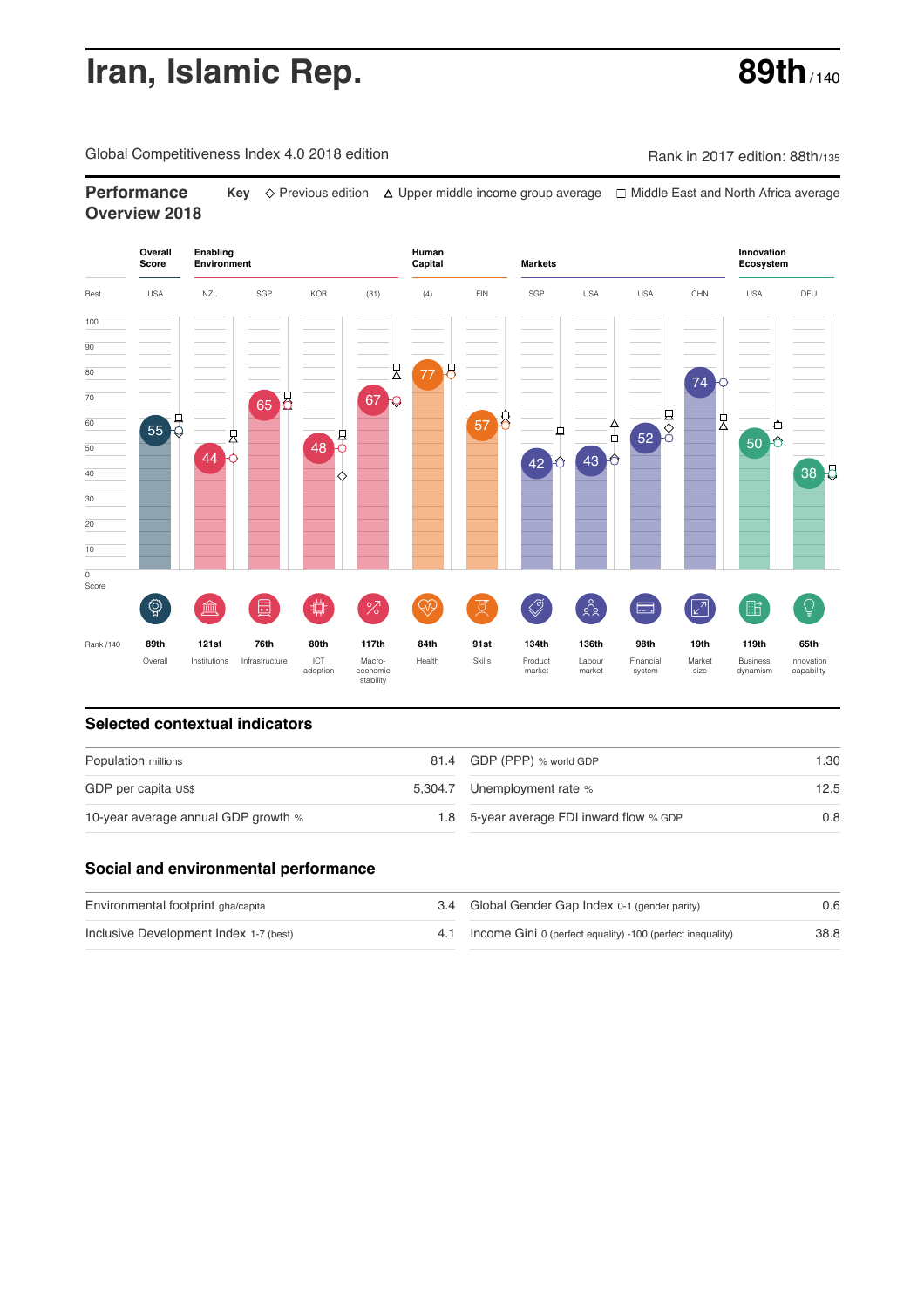# **Iran, Islamic Rep. 89th**/140

| <b>Index Component</b>                                                   | Value          | Score *              | Rank/140 | <b>Best Performer</b>       |
|--------------------------------------------------------------------------|----------------|----------------------|----------|-----------------------------|
| Pillar 1: Institutions 0-100 (best)                                      |                | 44.3 ↑               | 121      | <b>New Zealand</b>          |
| 1.01 Organized crime 1-7 (best)                                          | 4.4            | 57.4 ↑               | 89       | Finland                     |
| 1.02 Homicide rate /100,000 pop.                                         | 2.5            | $93.3 =$             | 65       | Multiple (9)                |
| 1.03 Terrorism incidence 0 (very high) -100 (no incidence)               | 97.6           | 97.6 $\sqrt{ }$      | 106      | Multiple (24)               |
| 1.04 Reliability of police services 1-7 (best)                           | 4.4            | 56.0 ↑               | 73       | Finland                     |
| 1.05 Social capital 0-100 (high)                                         | 51.1           | $51.1$ 1             | 66       | Australia                   |
| 1.06 Budget transparency 0-100 (best)                                    | 11.5           | $11.5 =$             | 134      | Multiple (2)                |
| 1.07 Judicial independence 1-7 (best)                                    | 3.5            | 41.5 $\sqrt{ }$      | 86       | Finland                     |
| 1.08 Efficiency of legal framework in challenging regulations 1-7 (best) | 2.9            | 31.6 $\sqrt{ }$      | 92       | Finland                     |
| 1.09 Freedom of the press 0-100 (worst)                                  | 60.7           | 39.3 $\uparrow$      | 134      | Norway                      |
| 1.10 Burden of government regulation 1-7 (best)                          | 3.1            | $34.3 \; \downarrow$ | 97       | Singapore                   |
| 1.11 Efficiency of legal framework in settling disputes 1-7 (best)       | 3.1            | $35.3 +$             | 96       | Singapore                   |
| 1.12 E-Participation Index 0-1 (best)                                    | 0.53           | 52.8 $\uparrow$      | 101      | Multiple (3)                |
| 1.13 Future orientation of government 1-7 (best)                         | 3.3            | 37.9 $\sqrt{ }$      | 97       | Singapore                   |
| 1.14 Incidence of corruption 0-100 (best)                                | 30.0           | 30.0 $\uparrow$      | 109      | New Zealand                 |
| 1.15 Property rights 1-7 (best)                                          | 3.9            | 48.0 ↑               | 103      | Finland                     |
| 1.16 Intellectual property protection 1-7 (best)                         | 3.2            | 36.8 $\sqrt{ }$      | 126      | Finland                     |
| 1.17 Quality of land administration 0-30 (best)                          | 15.0           | $50.0 =$             | 72       | Singapore                   |
| 1.18 Strength of auditing and reporting standards 1-7 (best)             | 3.6            | 42.8 $\sqrt{ }$      | 127      | Finland                     |
| 1.19 Conflict of interest regulation 0-10 (best)                         | 4.0            | $40.0 =$             | 121      | Multiple (2)                |
| 1.20 Shareholder governance 0-10 (best)                                  | 2.7            | $27.0 =$             | 136      | Kazakhstan                  |
| 員<br>Pillar 2: Infrastructure 0-100 (best)                               |                | 65.4 $\sqrt{ }$      | 76       | Singapore                   |
| 2.01 Road connectivity index 0-100 (best)                                | 77.2           | $77.2 =$             | 39       | <b>United States</b>        |
| 2.02 Quality of roads 1-7 (best)                                         | 3.9            | 48.5 ↓               | 71       | Singapore                   |
| 2.03 Railroad density km of roads/square km                              | 4.9            | $12.3 =$             | 70       | Multiple (20)               |
| 2.04 Efficiency of train services 1-7 (best)                             | 3.8            | 46.6 ↓               | 51       | Switzerland                 |
| 2.05 Airport connectivity score                                          | 80,533.3       | 59.0 ↑               | 49       | Multiple (8)                |
| 2.06 Efficiency of air transport services 1-7 (best)                     | 3.3            | 37.8 $\downarrow$    | 121      | Singapore                   |
| 2.07 Liner Shipping Connectivity Index 0-157.1 (best)                    | 40.8           | 40.8 $\uparrow$      | 42       | Multiple (4)                |
| 2.08 Efficiency of seaport services 1-7 (best)                           | 3.9            | 48.1 ↓               | 75       | Singapore                   |
| 2.09 Electrification rate % pop.                                         | 99.2           | 99.2 $\uparrow$      | 79       | Multiple (66)               |
| 2.10 Electric power transmission and distribution losses % output        | 15.0           | 88.6 ↓               | 95       | Multiple (9)                |
| 2.11 Exposure to unsafe drinking water % pop.                            | 9.2            | 92.6 $\uparrow$      | 60       | Multiple (23)               |
| 2.12 Reliability of water supply 1-7 (best)                              | 4.4            | 57.4 $\downarrow$    | 85       | Switzerland                 |
| O<br>Pillar 3: ICT adoption 0-100 (best)                                 |                | 47.6 ↑               | 80       | Korea, Rep.                 |
| 3.01 Mobile-cellular telephone subscriptions /100 pop.                   | 107.3          | 89.4 ↑               | 88       | Multiple (68)               |
| 3.02 Mobile-broadband subscriptions /100 pop.                            | 68.2           | n/a                  | 71       | <b>United Arab Emirates</b> |
| 3.03 Fixed-broadband Internet subscriptions /100 pop.                    | 12.4           | 24.8 ተ               | 67       | Switzerland                 |
| 3.04 Fibre Internet subscriptions /100 pop.                              | 0.0            | n/a                  | 114      | Korea, Rep.                 |
| 3.05 Internet users % pop.                                               | 53.2           | 53.2 ↑               | 81       | Iceland                     |
| ℅<br>Pillar 4: Macroeconomic stability 0-100 (best)                      | $\overline{a}$ | 66.9 ↑               | 117      | Multiple (31)               |
| 4.01 Inflation annual % change                                           | 9.5            | 84.8 个               | 122      | Multiple (74)               |
| 4.02 Debt dynamics 0-100 (best)                                          | 49.0           | 49.0 ↓               | 87       | Multiple (36)               |
| Qÿ<br>Pillar 5: Health 0-100 (best)                                      |                | 77.5 ↑               | 84       | Multiple (4)                |
| 5.01 Healthy life expectancy years                                       | 64.8           | 77.5 ↑               | 83       | Multiple (4)                |
| 섯<br>Pillar 6: Skills 0-100 (best)                                       | $\overline{a}$ | 57.0 ↓               | 91       | Finland                     |
| 6.01 Mean years of schooling Years                                       | 8.0            | $53.3 =$             | 92       | Finland                     |
| 6.02 Extent of staff training 1-7 (best)                                 | 3.4            | 39.8 $\sqrt{ }$      | 121      | Switzerland                 |
| 6.03 Quality of vocational training 1-7 (best)                           | 3.7            | 45.1 $\sqrt{ }$      | 96       | Switzerland                 |
| 6.04 Skillset of graduates 1-7 (best)                                    | 3.5            | 41.5 $\sqrt{ }$      | 113      | Switzerland                 |
| 6.05 Digital skills among population 1-7 (best)                          | 4.2            | 53.8 ↓               | 69       | Sweden                      |
| 6.06 Ease of finding skilled employees 1-7 (best)                        | 4.0            | 50.2 $\sqrt{ }$      | 78       | <b>United States</b>        |
| 6.07 School life expectancy Years                                        | 14.9           | $82.7 =$             | 57       | Multiple (9)                |
| 6.08 Critical thinking in teaching 1-7 (best)                            | 3.0            | 33.5 $\sqrt{ }$      | 102      | <b>United States</b>        |
| 6.09 Pupil-to-teacher ratio in primary education Ratio                   | 26.8           | $58.1 =$             | 97       | Multiple (6)                |